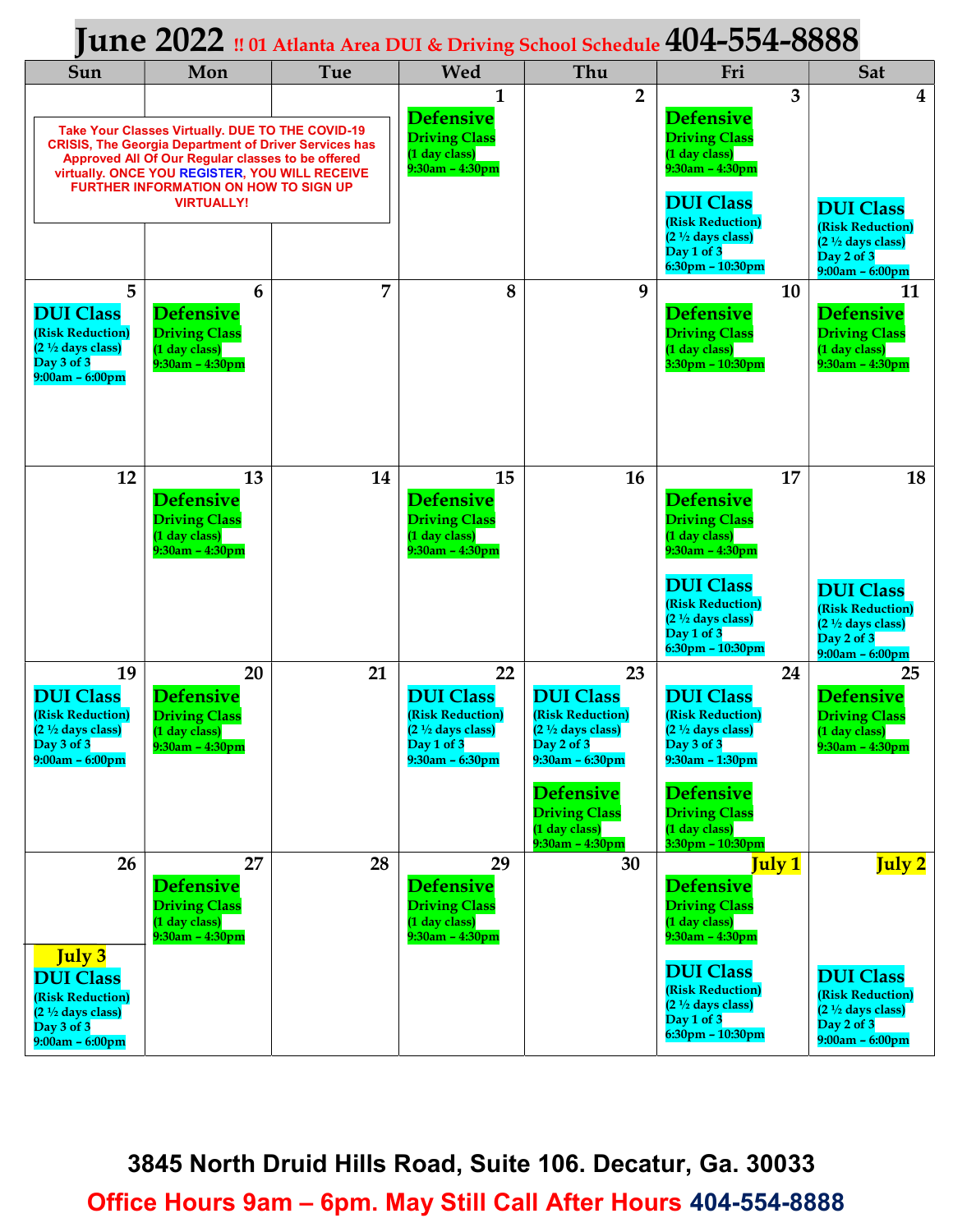## $\rm\,July$   $\rm 2022$  !! 01 Atlanta Area DUI & Driving School Schedule  $\rm\,404$ –554– $\rm 8888$

| Sun                                                                                                                                                                                                                                                                                                    | Mon                                                                                      | Tue | Wed                                                                                                               | Thu                                                                                                                                                                                                     | Fri                                                                                                                                                                                                                          | Sat                                                                                                                       |
|--------------------------------------------------------------------------------------------------------------------------------------------------------------------------------------------------------------------------------------------------------------------------------------------------------|------------------------------------------------------------------------------------------|-----|-------------------------------------------------------------------------------------------------------------------|---------------------------------------------------------------------------------------------------------------------------------------------------------------------------------------------------------|------------------------------------------------------------------------------------------------------------------------------------------------------------------------------------------------------------------------------|---------------------------------------------------------------------------------------------------------------------------|
| <b>Take Your Classes Virtually. DUE TO THE</b><br><b>COVID-19 CRISIS, The Georgia Department</b><br>of Driver Services has Approved All Of Our<br>Regular classes to be offered virtually. ONCE<br>YOU REGISTER, YOU WILL RECEIVE<br><b>FURTHER INFORMATION ON HOW TO SIGN</b><br><b>UP VIRTUALLY!</b> |                                                                                          |     |                                                                                                                   |                                                                                                                                                                                                         | $\mathbf{1}$<br><b>Defensive</b><br><b>Driving Class</b><br>(1 day class)<br>$9:30$ am - $4:30$ pm<br><b>DUI Class</b><br>(Risk Reduction)<br>$(2 \frac{1}{2}$ days class)<br>Day 1 of 3<br>6:30pm - 10:30pm                 | $\overline{2}$<br><b>DUI Class</b><br>(Risk Reduction)<br>$(2 \frac{1}{2}$ days class)<br>Day 2 of 3<br>$9:00am - 6:00pm$ |
| 3<br><b>DUI Class</b><br>(Risk Reduction)<br>$(2 \frac{1}{2}$ days class)<br>Day 3 of 3<br>$9:00am - 6:00pm$                                                                                                                                                                                           | 4<br><b>Happy</b><br>4 <sup>th</sup><br><b>Of</b><br>July                                | 5   | 6<br><b>DUI Class</b><br>(Risk Reduction)<br>$(2 \frac{1}{2}$ days class)<br>Day 1 of 3<br>$9:30$ am - $6:30$ pm  | $\overline{7}$<br><b>DUI Class</b><br>(Risk Reduction)<br>$(2 \frac{1}{2}$ days class)<br>Day 2 of 3<br>9:30am - 6:30pm<br><b>Defensive</b><br><b>Driving Class</b><br>(1 day class)                    | 8<br><b>DUI Class</b><br>(Risk Reduction)<br>$(2 \frac{1}{2}$ days class)<br>Day $3$ of $3$<br>9:30am - 1:30pm<br><b>Defensive</b><br><b>Driving Class</b><br>(1 day class)                                                  | 9<br><b>Defensive</b><br><b>Driving Class</b><br>(1 day class)                                                            |
| 10                                                                                                                                                                                                                                                                                                     | 11<br><b>Defensive</b><br><b>Driving Class</b><br>(1 day class)<br>$9:30$ am - $4:30$ pm | 12  | 13<br><b>Defensive</b><br><b>Driving Class</b><br>(1 day class)<br>$9:30am - 4:30pm$                              | $9:30$ am - $4:30$ pm<br>14                                                                                                                                                                             | 3:30pm - 10:30pm<br>15<br><b>Defensive</b><br><b>Driving Class</b><br>(1 day class)<br>9:30am - 4:30pm<br><b>DUI Class</b><br>(Risk Reduction)<br>$(2 \frac{1}{2}$ days class)<br>Day 1 of 3                                 | $9:30$ am - $4:30$ pm<br>16<br><b>DUI Class</b><br>(Risk Reduction)<br>$(2 \frac{1}{2}$ days class)<br>Day 2 of 3         |
| 17<br><b>DUI Class</b><br>(Risk Reduction)<br>$(2 \frac{1}{2}$ days class)<br>Day 3 of 3<br>$9:00am - 6:00pm$                                                                                                                                                                                          | 18<br><b>Defensive</b><br><b>Driving Class</b><br>(1 day class)<br>$9:30$ am – $4:30$ pm | 19  | 20<br><b>DUI Class</b><br>(Risk Reduction)<br>$(2 \frac{1}{2}$ days class)<br>Day $1$ of $3$<br>$9:30am - 6:30pm$ | 21<br><b>DUI Class</b><br>(Risk Reduction)<br>$(2 \frac{1}{2}$ days class)<br>Day 2 of 3<br>$9:30$ am - $6:30$ pm<br><b>Defensive</b><br><b>Driving Class</b><br>(1 day class)<br>$9:30$ am - $4:30$ pm | $6:30$ pm - $10:30$ pm<br>22<br><b>DUI Class</b><br>(Risk Reduction)<br>$(2 \frac{1}{2}$ days class)<br>Day 3 of 3<br>9:30am - 1:30pm<br><b>Defensive</b><br><b>Driving Class</b><br>(1 day class)<br>$3:30$ pm - $10:30$ pm | $9:00am - 6:00pm$<br>23<br><b>Defensive</b><br><b>Driving Class</b><br>(1 day class)<br>$9:30$ am - $4:30$ pm             |
| 24                                                                                                                                                                                                                                                                                                     | 25<br><b>Defensive</b><br><b>Driving Class</b><br>(1 day class)<br>$9:30$ am - $4:30$ pm | 26  | 27<br><b>Defensive</b><br><b>Driving Class</b><br>(1 day class)<br>$9:30$ am - $4:30$ pm                          | 28                                                                                                                                                                                                      | 29<br><b>Defensive</b><br><b>Driving Class</b><br>(1 day class)<br>9:30am - 4:30pm<br><b>DUI Class</b><br>(Risk Reduction)<br>$(21/2 days class)$<br>Day 1 of 3<br>$6:30$ pm - 10:30pm                                       | 30<br><b>DUI Class</b><br>(Risk Reduction)<br>$(2 \frac{1}{2}$ days class)<br>Day 2 of 3<br>$9:00am - 6:00pm$             |
| 31<br><b>DUI Class</b><br>(Risk Reduction)<br>$(2 \frac{1}{2}$ days class)<br>Day 3 of 3<br>$9:00am - 6:00pm$                                                                                                                                                                                          |                                                                                          |     |                                                                                                                   |                                                                                                                                                                                                         |                                                                                                                                                                                                                              |                                                                                                                           |

3845 North Druid Hills Road, Suite 106. Decatur, Ga. 30033 Office Hours 9am – 6pm. May Still Call After Hours 404-554-8888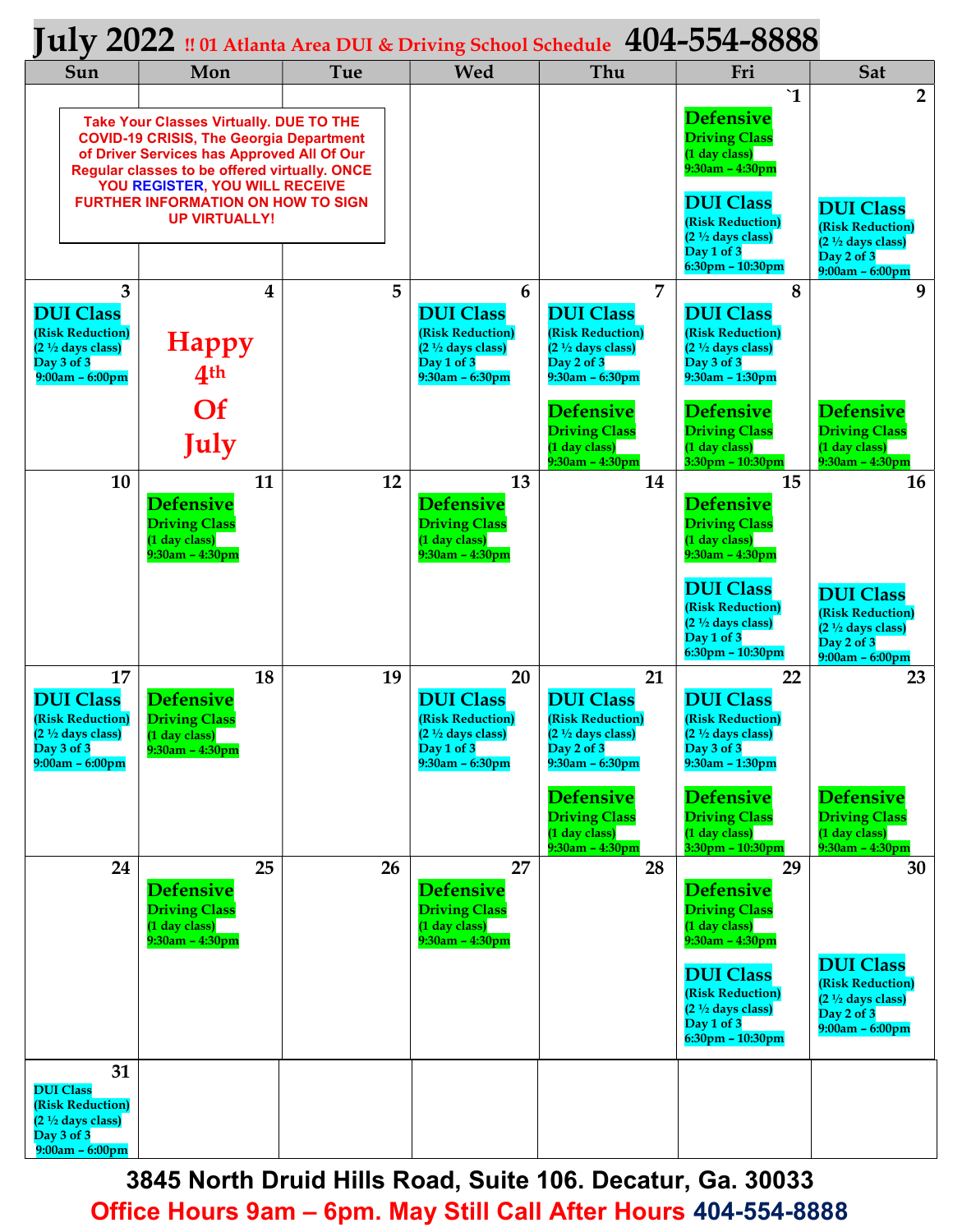| August 2022 !! 01 Atlanta Area DUI & Driving School Schedule 404-554-8888                                                                                            |                                                                                    |              |                |                                                                                                                    |                                                                                    |                                                                                                                                  |                                                                                                                      |                                                                                                         |
|----------------------------------------------------------------------------------------------------------------------------------------------------------------------|------------------------------------------------------------------------------------|--------------|----------------|--------------------------------------------------------------------------------------------------------------------|------------------------------------------------------------------------------------|----------------------------------------------------------------------------------------------------------------------------------|----------------------------------------------------------------------------------------------------------------------|---------------------------------------------------------------------------------------------------------|
| Sun                                                                                                                                                                  | Mon                                                                                |              | Tue            | Wed                                                                                                                |                                                                                    | Thu                                                                                                                              | Fri                                                                                                                  | <b>Sat</b>                                                                                              |
|                                                                                                                                                                      | <b>Defensive</b><br><b>Driving Class</b><br>(1 day class)<br>$9:30am - 4:30pm$     | $\mathbf{1}$ | $\overline{2}$ | <b>DUI Class</b><br>(Risk Reduction)<br>$(2 \frac{1}{2}$ days class)<br>Day 1 of 3<br>$9:30$ am – $6:30$ pm        | 3                                                                                  | $\boldsymbol{4}$<br><b>DUI Class</b><br><b>(Risk Reduction)</b><br>$(2 \frac{1}{2}$ days class)<br>Day 2 of 3<br>9:30am - 6:30pm | 5<br><b>DUI Class</b><br>(Risk Reduction)<br>$(2 \frac{1}{2}$ days class)<br>Day 3 of 3<br>$9:30$ am - 1:30pm        | 6                                                                                                       |
|                                                                                                                                                                      |                                                                                    |              |                |                                                                                                                    |                                                                                    | <b>Defensive</b><br><b>Driving Class</b><br>(1 day class)<br>$9:30$ am - $4:30$ pm                                               | <b>Defensive</b><br><b>Driving Class</b><br>(1 day class)<br>3:30pm - 10:30pm                                        | <b>Defensive</b><br><b>Driving Class</b><br>(1 day class)<br>9:30am - 4:30pm                            |
| 7                                                                                                                                                                    | <b>Defensive</b><br><b>Driving Class</b><br>(1 day class)<br>$9:30$ am - $4:30$ pm | 8            | 9              | <b>Defensive</b><br><b>Driving Class</b><br>(1 day class)<br>$9:30$ am - $4:30$ pm                                 | 10                                                                                 | 11                                                                                                                               | 12<br><b>Defensive</b><br><b>Driving Class</b><br>(1 day class)<br>$9:30$ am - $4:30$ pm                             | 13                                                                                                      |
|                                                                                                                                                                      |                                                                                    |              |                |                                                                                                                    |                                                                                    |                                                                                                                                  | <b>DUI Class</b><br>(Risk Reduction)<br>$(2 \frac{1}{2}$ days class)<br>Day $1$ of $3$<br>$6:30$ pm - 10:30pm        | <b>DUI Class</b><br>(Risk Reduction)<br>$(2 \frac{1}{2}$ days class)<br>Day 2 of 3<br>$9:00am - 6:00pm$ |
| 14<br><b>DUI Class</b><br>(Risk Reduction)<br>$(2 \frac{1}{2}$ days class)<br>Day 3 of 3<br>9:00am – 6:00pm                                                          | <b>Defensive</b><br><b>Driving Class</b><br>(1 day class)<br>$9:30$ am - $4:30$ pm | 15           | 16             | <b>DUI Class</b><br>(Risk Reduction)<br>$(2 \frac{1}{2}$ days class)<br>Day 1 of 3<br>$9:30$ am – $6:30$ pm        | 17                                                                                 | 18<br><b>DUI Class</b><br>(Risk Reduction)<br>$(2 \frac{1}{2}$ days class)<br>Day 2 of 3<br>9:30am - 6:30pm                      | 19<br><b>DUI Class</b><br>(Risk Reduction)<br>$(2 \frac{1}{2}$ days class)<br>Day 3 of 3<br>9:30am - 1:30pm          | 20                                                                                                      |
|                                                                                                                                                                      |                                                                                    |              |                |                                                                                                                    |                                                                                    | <b>Defensive</b><br><b>Driving Class</b><br>(1 day class)<br>$9:30$ am - $4:30$ pm                                               | <b>Defensive</b><br><b>Driving Class</b><br>(1 day class)<br>3:30pm - 10:30pm                                        | <b>Defensive</b><br><b>Driving Class</b><br>(1 day class)<br>$9:30$ am - $4:30$ pm                      |
| 21                                                                                                                                                                   | <b>Defensive</b><br><b>Driving Class</b><br>(1 day class)<br>$9:30am - 4:30pm$     | 22           | 23             | <b>Defensive</b><br><b>Driving Class</b><br>(1 day class)<br>$9:30am - 4:30pm$                                     | 24                                                                                 | 25                                                                                                                               | 26<br><b>Defensive</b><br><b>Driving Class</b><br>(1 day class)<br>$9:30am - 4:30pm$                                 | 27                                                                                                      |
|                                                                                                                                                                      |                                                                                    |              |                |                                                                                                                    |                                                                                    |                                                                                                                                  | <b>DUI Class</b><br>(Risk Reduction)<br>$(2 \frac{1}{2}$ days class)<br>Day 1 of 3<br>6:30pm - 10:30pm               | <b>DUI Class</b><br>(Risk Reduction)<br>$(2 \frac{1}{2}$ days class)<br>Day 2 of 3<br>$9:00am - 6:00pm$ |
| 28<br><b>DUI Class</b><br><b>(Risk Reduction)</b><br>$(2 \frac{1}{2}$ days class)<br>Day 3 of 3<br>$9:00am - 6:00pm$                                                 | <b>Defensive</b><br><b>Driving Class</b><br>(1 day class)<br>$9:30$ am - $4:30$ pm | 29           | 30             | <b>DUI Class</b><br><b>(Risk Reduction)</b><br>$(2 \frac{1}{2}$ days class)<br>Day 1 of 3<br>$9:30$ am – $6:30$ pm | 31                                                                                 | <b>September 1</b><br><b>DUI Class</b><br>(Risk Reduction)<br>$(21/2 days class)$<br>Day 2 of 3<br>$9:30$ am – $6:30$ pm         | <b>September 2</b><br><b>DUI Class</b><br>(Risk Reduction)<br>$(21/2 days class)$<br>Day 3 of 3<br>$9:30am - 1:30pm$ | <b>September 3</b>                                                                                      |
| <b>Take Your Classes Virtually. DUE TO THE COVID-19</b><br><b>CRISIS, The Georgia Department of Driver Services</b><br>has Approved All Of Our Regular classes to be |                                                                                    |              |                |                                                                                                                    | <b>Defensive</b><br><b>Driving Class</b><br>(1 day class)<br>$9:30$ am – $4:30$ pm | <b>Defensive</b><br><b>Driving Class</b><br>(1 day class)<br>$3:30$ pm – $10:30$ pm                                              | <b>Defensive</b><br><b>Driving Class</b><br>(1 day class)<br>$9:30$ am - $4:30$ pm                                   |                                                                                                         |
| offered virtually. ONCE YOU REGISTER, YOU WILL<br><b>RECEIVE FURTHER INFORMATION ON HOW TO</b><br><b>SIGN UP VIRTUALLY!</b>                                          |                                                                                    |              |                |                                                                                                                    |                                                                                    |                                                                                                                                  |                                                                                                                      |                                                                                                         |

3845 North Druid Hills Road, Suite 106. Decatur, Ga. 30033 Hours 9am – 6pm. May Still Call After Hours 404-554-8888